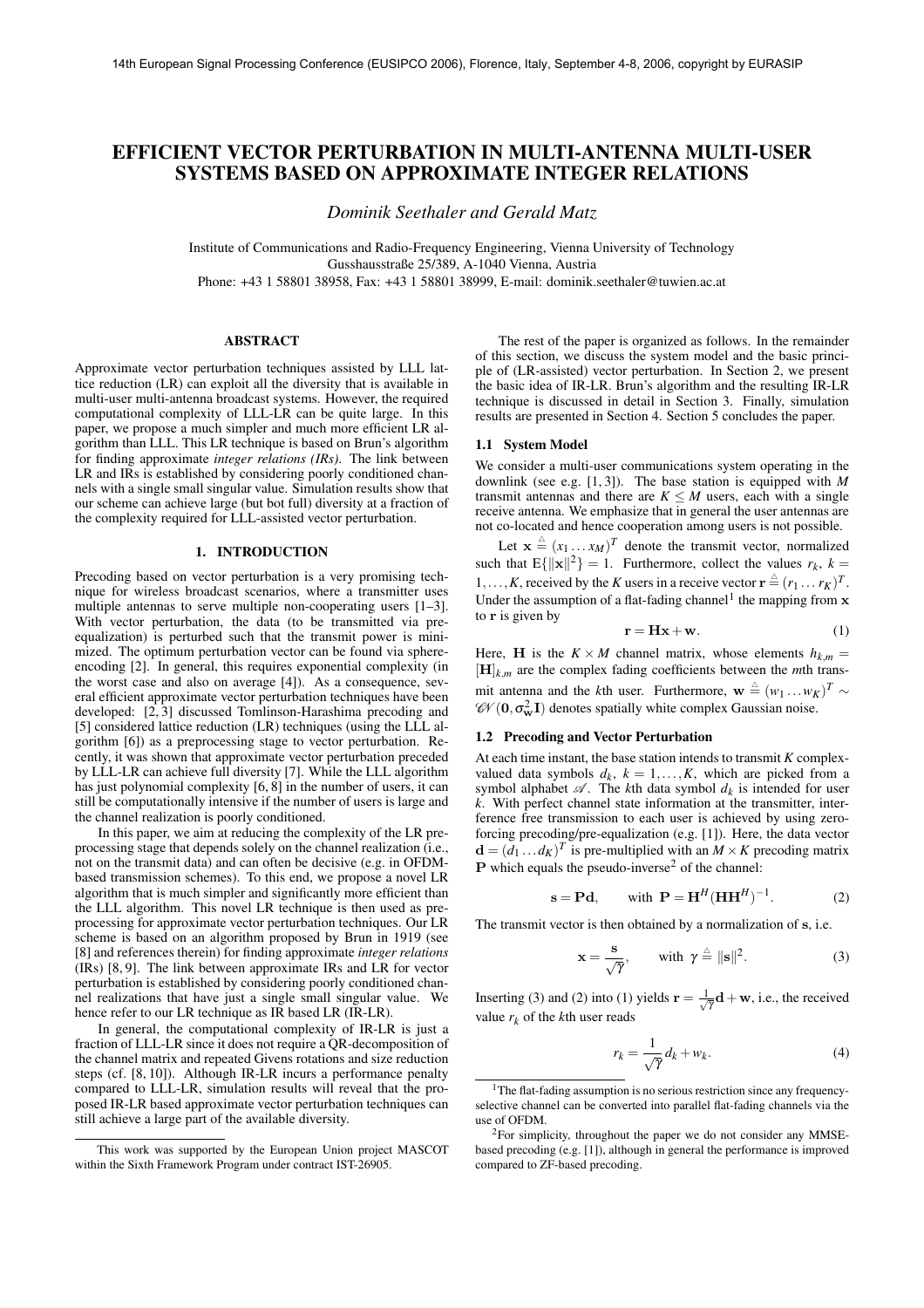Hence, each user sees a scaled and noise-corrupted version of his corresponding transmit symbol. Optimum detection can thus be achieved in a non-cooperative fashion by quantizing  $\sqrt{\gamma} r_k$  with respect to the symbol alphabet  $\mathscr A$  (denoted as  $Q\{\cdot\}$ ):

$$
\hat{d}_k = Q\left\{\sqrt{\gamma} r_k\right\}.
$$
 (5)

According to [2], the scaling can be performed with  $\sqrt{E\{\gamma\}}$  instead of  $\sqrt{\gamma}$  without significant performance loss.

The major problem of plain ZF precoding is the power enhancement in the unnormalized transmit signal  $\bf{s}$  in (2) [1, 2]. As can be seen from (4), the receive SNR is inversely proportional to  $\gamma$ , i.e., if  $\gamma$  is very large the SNR is small and hence overall system performance (error probability) degrades significantly.

This performance degradation can be combated very effectively by using the vector perturbation (VP) technique proposed in [2]. Here, the vector  $s$  in (2), (3) is replaced with

$$
s(z) = P(d + \tau z),
$$

where  $z \in \mathbb{C} \mathbb{Z}^K$  is a perturbation vector whose elements are complex integers<sup>3</sup> and  $\tau$  is an appropriately chosen but fixed realvalued scaling factor. For example, for QAM symbol alphabets the constant  $\tau$  is usually chosen such that the extended symbol alphabet is again a rectangular lattice (e.g.,  $\tau = 4$  for 4-QAM  $\mathscr{A} = \{1 + j, 1 - j, -1 + j, -1 - j\}$ . Equivalently to (4) one obtains

$$
r_k = \frac{1}{\sqrt{\gamma}} (d_k + \tau z_k) + w_k,
$$

which amounts to having an extended symbol alphabet  $\mathscr{A} + \tau \mathbb{C} \mathbb{Z}$ (i.e. all  $\tau$ -scaled complex-valued integer translates of  $\mathscr A$ ). Each user can then perform detection by applying a complex-valued modulo operation  $M_{\tau}$  { · } to its  $\sqrt{\gamma}$ -scaled received value,

$$
M_{\tau}\{\sqrt{\gamma}r_k\}\stackrel{\triangle}{=} \big({\rm Re}\{\sqrt{\gamma}r_k\}\!\!\mod\tau\big)+j\big({\rm Im}\{\sqrt{\gamma}r_k\}\!\!\mod\tau\big),
$$

followed by quantization:

$$
\hat{d}_k = Q\big\{M_{\tau}\{\sqrt{\gamma}r_k\}\big\}.
$$

It is natural to choose the perturbation vector z such that the receive SNR is maximum. Thisis achieved by minimizing the scaling factor  $\gamma = ||\mathbf{s}(\mathbf{z})||^2$ :

$$
\mathbf{z}_{\mathrm{opt}} = \arg \min_{\mathbf{z} \in \mathbb{C}\mathbb{Z}^K} ||\mathbf{s}(\mathbf{z})||^2 = \arg \min_{\mathbf{z} \in \mathbb{C}\mathbb{Z}^K} ||\mathbf{P}(\mathbf{d} + \tau \mathbf{z})||^2.
$$
 (6)

The actual transmit vector is then obtained according to (3) with  $s = s(z<sub>ont</sub>)$ . The minimization (6) is an integer least-squares problem whose complexity in general is exponential in the number of users *K* and thus becomes prohibitively complex even for moderate *K*. A promising algorithm to solve (6) is the sphere decoding (SD) algorithm [2, 11] (in [2] this is then referred to as *sphere encoding*), which however is still exponentially complex [4] (in the worst case and also on average).

Various precoding techniques can be interpreted as approximations of (6). This includes plain ZF precoding without perturbation  $(z = 0)$ , Tomlinson-Harashima precoding [3], and LR-assisted vector perturbation [5].

## **1.3 LR-Assisted Vector Perturbation**

For later reference, we briefly review the basic concepts of LRassisted approximate vector perturbation [5] (see also Babai's approximation [9] and various data detection algorithms [10, 12, 13]).

For the LR preprocessing, the columns of the precoding matrix **P** are viewed as a *basis* for a *K*-dimensional lattice  $\mathscr{L}$  in  $\mathbb{C}^M$ ,

$$
\mathscr{L}\stackrel{\scriptscriptstyle\triangle}{=}\Big\{\mathbf{P}\mathbf{z}:\ \mathbf{z}\in\mathbb{C}\mathbb{Z}^K\Big\}.
$$

(We remain in the complex-valued domain although LR is usually discussed for an equivalent real-valued 2*K*-dimensional lattice in  $\mathbb{R}^{2M}$  [5, 10].) The volume of a fundamental cell of the lattice  $\mathscr{L}$  is defined as  $\mathcal{L}$  = det( $\mathbf{P}^H \mathbf{P}$ ) and is independent of the lattice basis.<br>The goal of LR is to transform the lattice basis **P** into a "better" basis **P** for the *same* lattice  $\mathcal{L}$ . The relation between the original and the reduced bases is given by  $P = PB$ , where  $B = [b_1 \dots b_K]$  is a  $K \times K$  unimodular matrix (i.e., it has complex-valued integer entries and  $det(\mathbf{B}) = \pm 1$ ). We note that LR can equivalently be performed on the rows of the channel matrix H since the resulting reduced channel matrix  $\widetilde{\mathbf{H}} = \mathbf{B}^{-1} \mathbf{H}$  entails  $\widetilde{\mathbf{P}} = \mathbf{P} \mathbf{B} = \widetilde{\mathbf{H}}^H (\widetilde{\mathbf{H}} \widetilde{\mathbf{H}}^H)^{-1}$ .

The *orthogonality defect* of the basis  $\tilde{P}$  is defined as

$$
\delta(\widetilde{\mathbf{P}}) \stackrel{\Delta}{=} \frac{1}{|\mathscr{L}|} \prod_{k=1}^{K} ||\widetilde{\mathbf{p}}_k||^2, \tag{7}
$$

where  $\tilde{\mathbf{p}}_k = \mathbf{P} \mathbf{b}_k$  denotes the *k*th column of  $\tilde{\mathbf{P}}$ . Since LR aims at finding *short* lattice basis vectors  $\tilde{\mathbf{p}}_k$ , the orthogonality defect  $\delta(\mathbf{P})$ will be smaller than the orthogonality defect  $\delta(P)$  of the original basis **P**. Hence,  $\tilde{P}$  is a better basis in that it is more orthogonal than P. This implies that any conventional (approximate) vector perturbation algorithm operating on the transformed basis  $\overrightarrow{P}$  will in general lead either to better performance results or to a reduced complexity as compared to operating on the original basis P. In particular, the cost function in (6) can equivalently be written as

$$
\|\mathbf{P}(\mathbf{d} + \tau \mathbf{z})\|^2 = \|\mathbf{P} \mathbf{B} \mathbf{B}^{-1}(\mathbf{d} + \tau \mathbf{z})\|^2
$$
  
=\|\widetilde{\mathbf{P}}(\mathbf{B}^{-1}\mathbf{d} + \tau \mathbf{B}^{-1}\mathbf{z})\|^2 = \|\widetilde{\mathbf{P}}(\widetilde{\mathbf{d}} + \tau \widetilde{\mathbf{z}})\|^2,

where

$$
\tilde{\mathbf{d}} = \mathbf{B}^{-1}\mathbf{d}, \qquad \tilde{\mathbf{z}} = \mathbf{B}^{-1}\mathbf{z}.
$$
 (8)

Due to the unimodularity of **B**,  $\tilde{\mathbf{z}} \in \mathbb{C}\mathbb{Z}^K$ . Hence, solving (6) is equivalent to first solving

$$
\tilde{\mathbf{z}}_{\text{opt}} = \arg \min_{\tilde{\mathbf{z}} \in \mathbb{C}\mathbb{Z}^K} \left\{ \|\widetilde{\mathbf{P}}\left(\tilde{\mathbf{d}} + \tau \tilde{\mathbf{z}}\right)\|^2 \right\},\tag{9}
$$

and then calculating

$$
\mathbf{z}_{opt} = \mathbf{B}\tilde{\mathbf{z}}_{opt}.\tag{10}
$$

In general, (9) can be solved much more efficiently than (6) since  $\tilde{\mathbf{P}}$ is more orthogonal than P.

Similarly, one can apply any approximation of optimum vector perturbation (ZF, THP, etc.) to (9) and then obtain an approximate solution of (6) via the right-hand side of (8). This results in better performance than that obtained by applying an approximate vector perturbation algorithm directly to the original problem (8). In fact any approximate vector perturbation approach applied after LLL-LR-preprocessing can indeed achieve full diversity (this is due to certain properties of an LLL reduced basis) [7]. We note that the LLL algorithm has a computational complexity that is polynomial in  $K$  [6, 9].

As an example, LR-assisted ZF precoding is performed by replacing the lattice basis  $\tilde{P}$  in (9) with the identity matrix<sup>4</sup>:

$$
\tilde{\mathbf{z}}_{ZF,LR} = \arg\min_{\tilde{\mathbf{z}}\in \mathbb{C}\mathbb{Z}^K} \lVert \tilde{\mathbf{d}} + \tau \tilde{\mathbf{z}} \rVert^2 = \left\lfloor -\frac{1}{\tau} \tilde{\mathbf{d}} \right\rceil
$$

 $3$ The set  $\mathbb{C}\mathbb{Z}$  of complex integers comprises all complex numbers with integer real and imaginary parts. For brevity, we refer to vectors with complexvalued integer entries as "integer vectors."

<sup>&</sup>lt;sup>4</sup>Here,  $|\cdot|$  denotes component-wise rounding to complex-valued integers.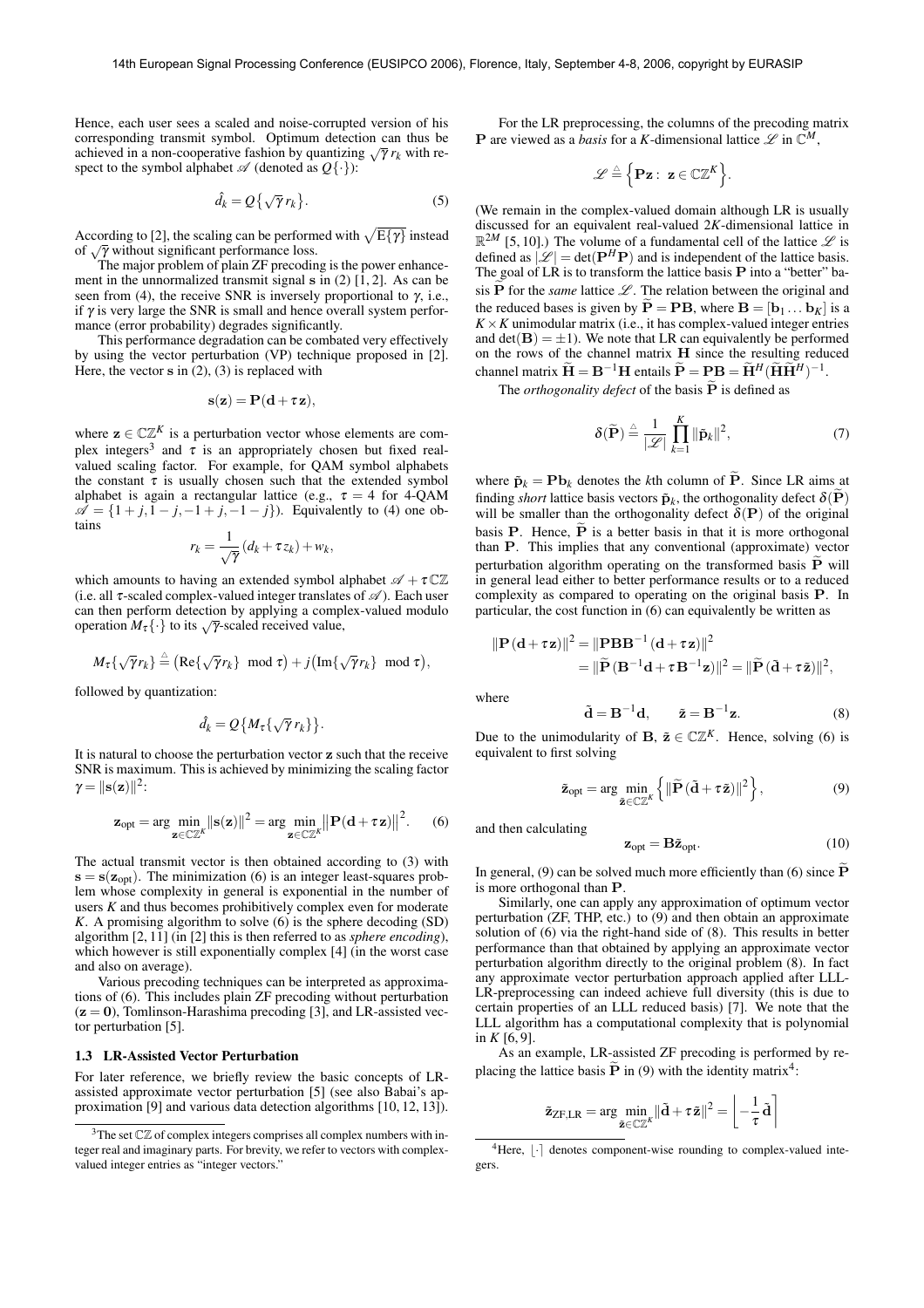and thus

$$
\mathbf{z}_{\text{ZF},LR} = \mathbf{B} \left[ -\frac{1}{\tau} \tilde{\mathbf{d}} \right]. \tag{11}
$$

Note that without LR preprocessing, replacing  $P$  in (6) with I results in  $\hat{\mathbf{z}}_{\text{ZF}} = \mathbf{0}$  since all elements of  $\mathbf{d}/\tau$  have real and imaginary parts less than 1/2. An equivalent approach can be used for LRassisted THP [5].

# **2. BASIC IDEA OF IR-LR**

In this section, we present the basic idea behind using integer relations (IR) for the LR-preprocessing stage in vector perturbation. The proposed IR-LR algorithm (described in full detail in Section 3) is much simpler and computationally more efficient than LLL-LR.

In what follows, we will use the singular value decomposition (SVD)  $\mathbf{H} = \mathbf{U} \Sigma \mathbf{V}^H$  of the channel matrix **H** [14]. Here, the diagonal matrix  $\Sigma$  contains the singular values  $\sigma_k$ ,  $k = 1, \ldots, K$ , and the columns of the unitary matrices  $\mathbf{U} = [\mathbf{u}_1 \dots \mathbf{u}_K]$  and  $\mathbf{V}$  are the left and right singular vectors, respectively. We assume that the  $\sigma_k$  are sorted in nonincreasing order. The *condition number* of the channel is given by  $c_{\mathbf{H}} = \frac{\sigma_1}{\sigma_K} \ge 1$ . Channels that are poorly conditioned (i.e.,  $c_H$  is large) are considered bad.

## **2.1 LR for Bad Channels**

As discussed in Section 1.3, LR aims at finding a unimodular matrix B such that the lengths of the transformed lattice basis vectors are small. For the original basis  $P = [\mathbf{p}_1 \dots \mathbf{p}_K]$  we have

$$
\|\mathbf{p}_k\|^2 = \|\mathbf{H}^H(\mathbf{H}\mathbf{H}^H)^{-1}\mathbf{e}_k\|^2 = \mathbf{e}_k^H(\mathbf{H}\mathbf{H}^H)^{-1}\mathbf{e}_k
$$

$$
= \mathbf{e}_k^H \mathbf{U} \Sigma^{-2} \mathbf{U}^H \mathbf{e}_k = \sum_{j=1}^K \frac{1}{\sigma_j^2} |\mathbf{u}_j^H \mathbf{e}_k|^2. \tag{12}
$$

Here,  $e_k$  denotes the *k*th unit vector. Obviously,  $\|\mathbf{p}_k\|$  will be dominated by the terms in (12) corresponding to *small* singular values. If the channel is poorly conditioned, one or more singular values are very small and  $\|\mathbf{p}_k\|$  will be very large for some *k*. Thus, the corresponding orthogonality defect  $\delta(P)$  (cf. (7)) will also be large and conventional approximate vector perturbation techniques operating on  $P$  will perform poorly (see [15] for the impact of poorly conditioned channel realizations on the performance of data detection).

Similar to (12), for a reduced basis  $\mathbf{P} = [\tilde{\mathbf{p}}_1 \dots \tilde{\mathbf{p}}_K]$  with  $\tilde{\mathbf{p}}_k =$  $\mathbf{Pb}_k$  we obtain

$$
\|\tilde{\mathbf{p}}_k\|^2 = \left\|\mathbf{H}^H(\mathbf{H}\mathbf{H}^H)^{-1}\mathbf{b}_k\right\|^2 = \sum_{j=1}^K \frac{1}{\sigma_j^2} |\mathbf{u}_j^H \mathbf{b}_k|^2.
$$

Obviously, small  $\|\tilde{\mathbf{p}}_k\|^2$  (and thus also small  $\delta(\tilde{\mathbf{P}})$ ) requires that the integer vectors  $\mathbf{b}_k$  be as collinear as possible to left singular vectors  $\mathbf{u}_j$  for which  $\sigma_j$  is large. This is in fact achieved by LLL-LR and reduces the degrading influence of bad channels on approximate vector perturbation techniques dramatically. If the channel is well-behaved (close to orthogonal, small  $c_H$ ) all approximate vector perturbation schemes will perform well even without LR. Thus, LR has to take particular care of poorly conditioned channels.

As verified and discussed in [1, 15], iid Gaussian channels with large condition number usually have just a *single* small singular value, which is primarily responsible for the occurrence of long basis vectors in P. Motivated by this fact, we propose to perform LR especially taylored to poorly conditioned channels with a single small singular value. In view of (12), our task is thus to find a unimodular transformation matrix  $\bf{B}$  with integer columns  $\bf{b}_k$  that are sufficiently orthogonal to u*K*.

# **2.2 IRs and Diophantine Approximations**

In number theory, finding integer vectors  $\mathbf{b}_k$  that are (almost) orthogonal to a given vector  $\mathbf{u}_K$  is known as the (approximate) IR problem [8, 9]. In general, smaller  $|\mathbf{u}_k^H \mathbf{b}_k|$  requires longer vectors **. Hence, when searching for approximate IRs one aims at achiev**ing small  $|\mathbf{u}_K^H \mathbf{b}_k|$  using vectors  $\mathbf{b}_k$  that are as short as possible.

In our setting, the channel determines which of the two targets (small  $|\mathbf{u}_K^H \mathbf{b}_k|$  and small  $||\mathbf{b}_k||$ ) is more important. In particular, the smaller  $\sigma_K$  is as compared to the other singular values, the more important it is to achieve small values of  $|\mathbf{u}_k^H \mathbf{b}_k|$ . The resulting increase in the lengths  $||\mathbf{b}_k||$  leads to an increase of  $|\mathbf{u}_j^H\mathbf{b}_k|, j <$ *K*, (cf. (12)). However, for bad channels  $1/\sigma_i \ll 1/\sigma_K$ ,  $j < K$ , and hence this increase will have negligible influence on  $\|\tilde{\mathbf{p}}_k\|^2$  as compared to the decrease of  $|\mathbf{u}_K^H \mathbf{b}_k|$ .

The dual problem to approximate IRs is known as *simultaneous Diophantine approximation* [8, 9]. Here, the goal is finding short integer vectors that are sufficiently collinear with a given straight line (e.g. the straight line given by  $\alpha \mathbf{u}_K$ ,  $\alpha \in \mathbb{C}$ ). Good simultaneous Diophantine approximations and/or good approximate IRs can be found using basically the same algorithms. In fact, the original applications of the LLL algorithm were finding simultaneous Diophantine approximations and approximate IRs [6]. Several advanced algorithms for the IR problem have been developed recently, including the so-called PSLQ algorithm [16] and the LLLbased HSLJ algorithm, e.g. [8]. These algorithms (including LLL) are very attractive in that they offer guarantees regarding execution time and approximation quality. However, they are computationally quite intensive, which is in contrast to our goal of developing low-cost LR techniques. Thus, we focus on a extremely simple and very efficient algorithm proposed by Brun (see [8] for a discussion of Brun's algorithm in the context of simultaneous Diophantine approximations).

#### **3. IR-LR: THE ALGORITHM**

Before discussing IR-LR in more detail, we state Brun's algorithm (adapted to the complex-valued case) for finding good approximate IRs for  $\mathbf{u}_K$  (see [8] and references therein).

# **3.1 Brun's Algorithm**

Set  $B = I$  and  $\mu = u_K$ , and repeat the following steps until a suitable termination condition (see Section 3.2) is satisfied:

1. Find the indices *s* and *t* of the two largest  $|\mu_k|, k = 1, \ldots, K$ :

$$
s = \arg\max_{k \in \{1,\ldots,K\}} |\mu_k|, \qquad t = \arg\max_{k \in \{1,\ldots,K\}/\{s\}} |\mu_k|.
$$

 $\boldsymbol{\mu} = (\mu_1 \ldots \mu_{s-1} \mu_s' \mu_{s+1} \ldots \mu_K)^T,$ 

2. Calculate

with

$$
\beta = \left\lfloor \frac{\mu_s}{\mu_t} \right\rfloor. \tag{13}
$$

3. Perform the updates

$$
\mathbf{B} = [\mathbf{b}_1 \dots \mathbf{b}_{s-1} \ \mathbf{b}'_s \ \mathbf{b}_{s+1} \dots \mathbf{b}_K], \tag{14}
$$

$$
\mu'_{s} = \mu_{s} - \beta \mu_{t}, \qquad \mathbf{b}'_{s} = \mathbf{b}_{s} - \beta^{*} \mathbf{b}_{t}. \tag{15}
$$

Steps 1–3 correspond to one iteration of Brun's algorithm. It can be easily shown via induction that each iteration preserves the property  $\mu_k = \mathbf{b}_k^H \mathbf{u}_K$  (equivalently,  $\boldsymbol{\mu} = \mathbf{B}^H \mathbf{u}_K$ ). We next demonstrate that Brun's algorithm results in a monotonic decrease of

$$
|\mu_s|=|\mathbf{u}_K^H\mathbf{b}_s|=\max_{k\in\{1,\ldots,K\}}|\mathbf{u}_K^H\mathbf{b}_k|.
$$

To this end, we rewrite (13) as

$$
\beta = \left\lfloor \frac{\mu_s}{\mu_t} \right\rceil = \frac{\mu_s}{\mu_t} + \Delta, \quad \text{with } |\Delta| \le \frac{1}{\sqrt{2}}.
$$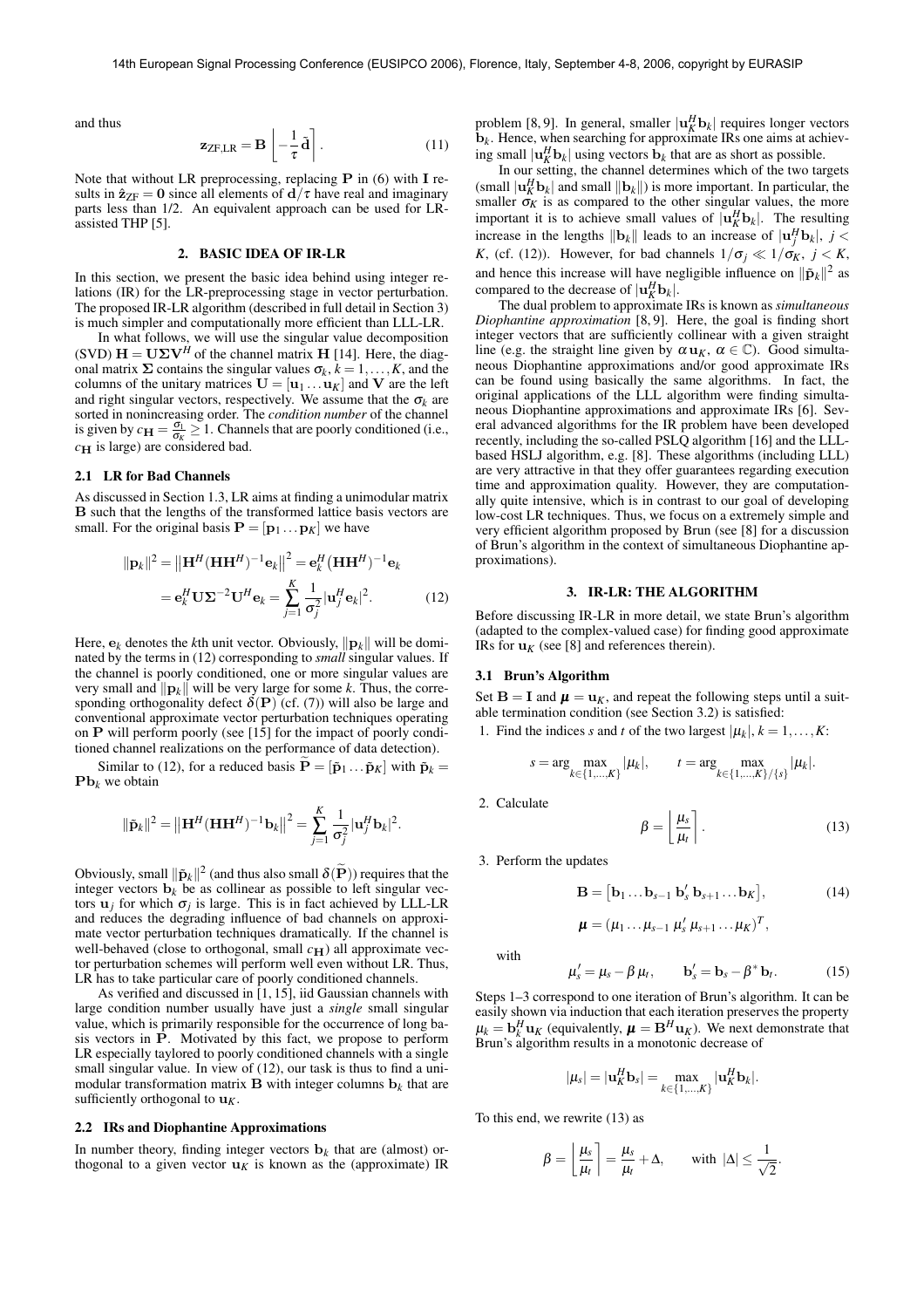

Figure 1: *Behaviour of Brun's algorithm: average*  $|\mu_k|^2$  *and*  $||\mathbf{b}_k||^2$ *versus the number of iterations.*

Inserting this in the  $\mu$ -update in (15) results in

$$
|\mu_s'| = |\mu_s - \beta \mu_t| = \left|\mu_s - \left(\frac{\mu_s}{\mu_t} + \Delta\right) \mu_t\right| = |\Delta \mu_t| \leq \frac{1}{\sqrt{2}}|\mu_t|.
$$

Since by definition  $|\mu_t| \leq |\mu_s|$ , we finally obtain

$$
|\mu_s'|\leq \frac{1}{\sqrt{2}}|\mu_s|.
$$

Thus, at every iteration the largest component of  $\mathbf{b}_k$ ,  $k = 1, \ldots, K$ , in the direction of  $\mathbf{u}_K$  is decreased by at least  $1/\sqrt{2}$ . Hence, the inner products  $|\mathbf{u}_K^H \mathbf{b}_k|, k = 1, \dots, K$ , are made *arbitrarily* small. On the other hand, a decrease in  $|\mu_s|$  will in general result in an increase of the length  $\|\mathbf{b}_s\|$  of the corresponding integer vector. This is illustrated in Fig. 1, which shows the average<sup>5</sup> of  $|\mu_k|^2$  and  $||\mathbf{b}_k||^2$  versus the number of iterations in Brun's algorithm for the case  $K = 4$ .

#### **3.2 LR via Brun's Algorithm**

We next show how Brun's algorithm can be used to perform efficient LR for the lattice  $\mathscr{L}(\mathbf{P})$  generated by the precoding matrix **P**.

The matrix B in Brun's algorithm can be shown to constitute a basis for  $\mathbb{C}\mathbb{Z}^K$  in each iteration, which implies that it is unimodular. Thus,  $\tilde{\mathbf{P}} = \mathbf{P} \mathbf{B}$  is a basis for  $\mathcal{L}(\mathbf{P})$ . Since our goal is to find a reduced basis **P** for  $\mathcal{L}(\mathbf{P})$ , i.e., the length of the lattice basis vectors  $\tilde{\mathbf{p}}_k = \mathbf{P} \mathbf{b}_k$ ,  $k = 1, ..., K$ , or equivalently the orthogonality defect of  $\widetilde{P}$  (cf. (7)) should be as small as possible, we have to terminate Brun's algorithm properly. We thus propose to repeat Brun's iteration (Steps 1-3) as long as the orthogonality defect  $\delta(\mathbf{P})$  of  $P = PB$  is decreasing. Equivalently, the algorithm will be terminated if

$$
\|\mathbf{P}\mathbf{b}'_{s}\| > \|\mathbf{P}\mathbf{b}_{s}\|.\tag{16}
$$

After termination, the transformation matrix B is used to perform LR-assisted approximate vector perturbation (cf. Section 1.3).

# **3.3 Implementation Aspects**

To perform IR-LR via Brun's algorithm, we need to determine the left singular vector  $\mathbf{u}_K$  of **H** corresponding to the smallest singular value. Note that  $\mathbf{u}_K$  is also the eigenvector of the inverse Gram-matrix  $(HH^H)^{-1}$  associated to its largest eigenvalue. For the case in which we are interested (poorly-conditioned channels

with a single small singular),  $(HH<sup>H</sup>)<sup>-1</sup>$  will have a single very large eigenvalue and can thus be approximated by a rank-one matrix,  $(\mathbf{H}\mathbf{H}^H)^{-1} \approx \frac{1}{\sigma_K^2} \mathbf{u}_K \mathbf{u}_K^H$ . Hence, each column of  $(\mathbf{H}\mathbf{H}^H)^{-1}$ is approximately a *scaled* version of  $\mathbf{u}_K$ . Since such a scaling is irrelevant for IR-LR, we replace  $\mathbf{u}_K$  with an *arbitrary* column of  $(\mathbf{HH}^H)^{-1}$ , i.e. Brun's algorithm is initialized as  $\boldsymbol{\mu} = (\mathbf{HH}^H)^{-1} \mathbf{e}_k$ with arbitrary *k*. Note that  $(\mathbf{HH}^H)^{-1}$  has already been calculated for the precoding matrix P.

IR-LR-assisted vector perturbation further requires the inverse of B (cf. (8)). This inverse can be computed directly within Brun's algorithm by using a matrix  $\mathbf{C} = [\mathbf{c}_1 \dots \mathbf{c}_K]^T$  initialized as  $\mathbf{C} = \mathbf{I}$ . Within each iteration, one performs the additional *row* update

 $\mathbf{C} = [\mathbf{c}_1 \dots \mathbf{c}_{t-1} \; \mathbf{c}'_t \; \mathbf{c}_{t+1} \dots \mathbf{c}_K]^T$ 

with

$$
\mathbf{c}'_t = \mathbf{c}_t + \beta^* \mathbf{c}_s. \tag{17}
$$

It is easily verified that  $\mathbf{CB} = \mathbf{I}$  at every iteration.

Finally, the reduced basis  $\tilde{P}$  can itself be calculated efficiently during the Brun iterations via the initialization  $\tilde{\mathbf{P}} = \mathbf{P}$  and the update

$$
\widetilde{\mathbf{P}} = \left[\mathbf{\tilde{p}}_1 \ldots \mathbf{\tilde{p}}_{s-1} \; \mathbf{\tilde{p}}_s' \; \mathbf{\tilde{p}}_{s+1} \ldots \mathbf{\tilde{p}}_K \right]^T
$$

with (cf. (15))

$$
\tilde{\mathbf{p}}'_{s} = \mathbf{P}\mathbf{b}'_{s} = \mathbf{P}\mathbf{b}_{s} - \beta^{*}\mathbf{P}\mathbf{b}_{t} = \tilde{\mathbf{p}}_{s} - \beta^{*}\tilde{\mathbf{p}}_{t},
$$
\n(18)

Note that (18) allows efficient evaluation of the termination condition in (16).

The computational complexity of one iteration of the IR-LR algorithm is governed by the scalar division with quantization in (13), the scalar update for  $\mu_s$  (15), three vector updates (cf. (15), (17), (18)), and the evaluation of the termination condition (16). Thus, one iteration requires just one scalar division and roughly 4*K* multiplications and additions. In constrast to the LLL algorithm no costly initialization has to be performed and we also observed that the number of iterations required by IR-LR is typically much less than the number of iterations required by the LLL algorithm. IR-LR is thus significantly less complex than LLL-LR (this will be verified numerically in Section 4).

## **4. SIMULATION RESULTS**

We will now assess the symbol-error rate (SER) performance and computational complexity of our method by means of numerical simulations using a 4-QAM symbol alphabet and iid Gaussian channels. We compared ZF precoding and THP (unsorted) without LR, with LLL-LR, and with the proposed IR-LR. As a performance benchmark, we also considered exact solution of (6) via sphere encoding (SE).

### **4.1 SER Performance**

Fig. 2(a) and Fig. 2(b) show the SER versus SNR= $1/\sigma_{\rm w}^2$  performance obtained using the various precoding schemes for  $\overrightarrow{M} = \overrightarrow{K} = 4$ and  $M = K = 8$ , respectively. These results lead to the following conclusions:

- IR-LR significantly improves the performance of conventional ZF precoding and THP. While ZF and THP without LR just achieve diversity one (cf. [1]), IR-LR assisted ZF and THP achieve a large part of the available diversity. The performance improvements at  $SER = 10^{-2}$  are about 8dB for ZF and 5dB for THP, both for  $M = K = 4$  and  $M = K = 8$ .
- Since the IR-LR algorithm performs LR using just one singular vector, the IR-LR assisted schemes suffer from a performance loss compared to the LLL-LR assisted versions (which achieve full diversity [7]). For the case  $M = K = 4$ , the SNR loss at  $SER = 10^{-2}$  is about 3 dB for ZF and 1 dB for THP.
- IR-LR assisted THP looses only 2dB compared to the optimal SE performance for  $M = K = 4$  and only 3dB for  $M = K = 8$ (again at  $SER = 10^{-2}$ ).

<sup>&</sup>lt;sup>5</sup>The averaging was performed over  $k = 1, ..., K$  and 1000 randomly picked vectors  $\mathbf{u}_K$ .